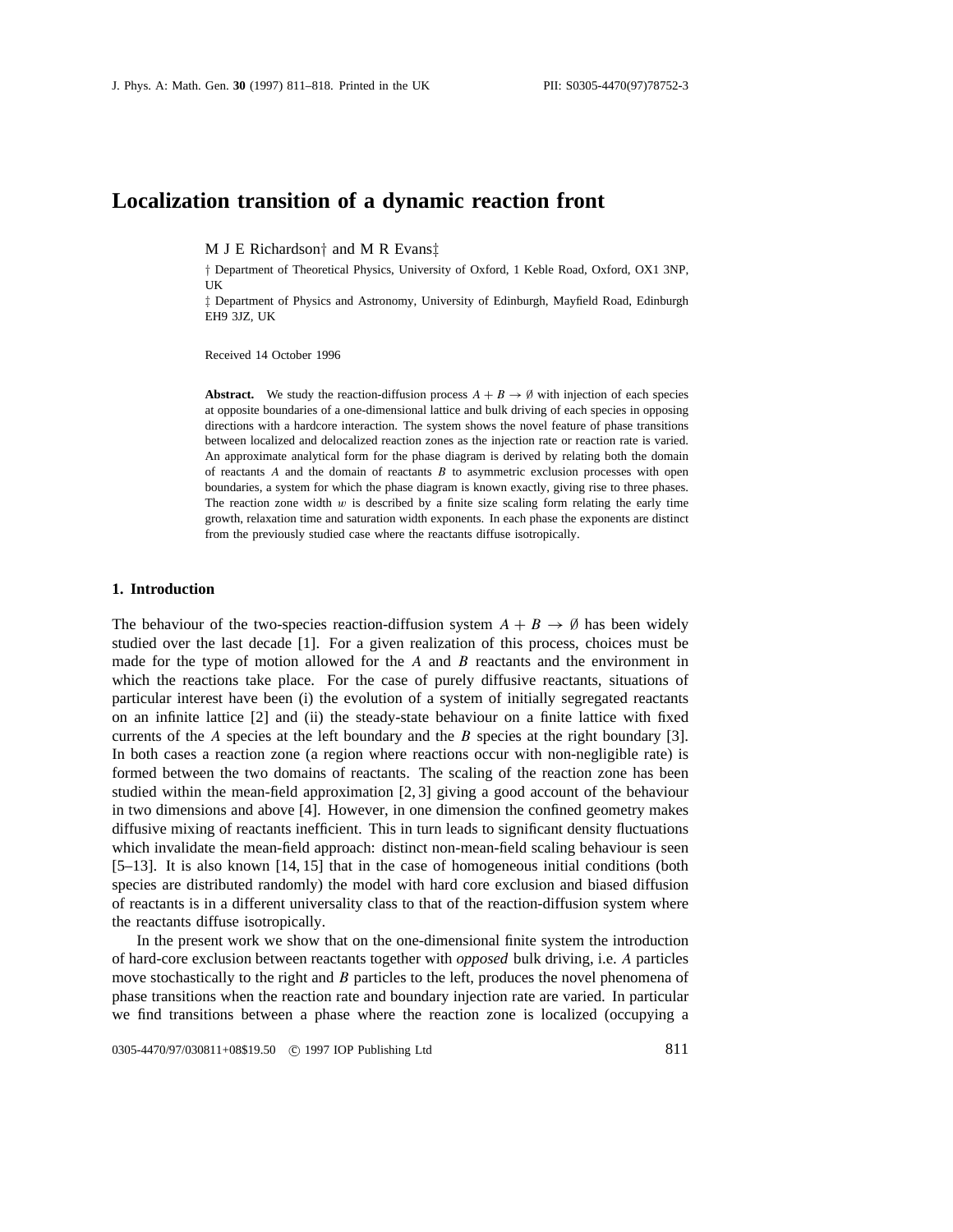vanishingly small fraction of the system in the thermodynamic limit) to phases where it is delocalized (filling the whole system).

Let us first discuss the situation where no bulk drive is imposed: the reactants are not driven but just diffuse. On the infinite system with initially segregated reactants, the reaction zone width *w* is expected to grow (in the scaling regime) as  $t^{\alpha}$ . Mean-field theory predicts  $\alpha = \frac{1}{6}$  [2] whereas one-dimensional simulations and scaling arguments point to  $\alpha = \frac{1}{4}$  [5, 6, 8, 7, 12, 11]. In fact a RG calculation [13] suggests logarithmic corrections  $w \sim t^{1/4} (\log t)^{1/2}$  which may explain the slow convergence to  $\alpha = \frac{1}{4}$  found in several simulations [9, 8, 12].

In the complementary situation of a finite lattice of size *L* where reactant *A* is injected at the left boundary (site 1) and reactant  $B$  is injected at the right (site  $L$ ), the system attains a steady state as  $t \to \infty$ . The scaling of the reaction zone is predicted in meanfield theory to depend on the injected flux *j*, reaction rate  $\lambda$  and diffusion constant of reactants *D* through  $w \sim (D^2/(\gamma \lambda))^{1/3}$  [3]. This is distinct from the one-dimensional case where scaling arguments [8, 11] and a RG calculation [10] suggest  $w \sim (D/j)^{1/2}$ . Recently it has been shown that when the wandering as well as the intrinsic contribution to the reaction zone width is taken into account, RG and Monte Carlo simulations predict *w* ∼  $(D/i)^{1/2}$ (log *L*)<sup>1/2</sup> [13].

We now consider the effects of hardcore exclusion (though still with no drift) with reactions occurring between particles on neighbouring sites. On the infinite system the exclusion is not expected to affect the value of  $\alpha$ . However, one effect of exclusion on the finite lattice is that that current can no longer be fully controlled from outside the system, since a reactant can only enter if a boundary site is empty. If one attempts to inject reactants at a finite rate the resultant current is in fact  $O(1/L)$ . To see this note that in the bulk the current is  $D \frac{d\rho}{dx}$  where  $\rho$  is the concentration. Now, due to exclusion the maximum value  $\rho$ can take is one, therefore, if we assume a reaction zone  $w \ll L$  the concentration gradient, and hence the current, is of order  $1/L$ . From this we deduce  $w \sim 1/j^{1/2} \sim L^{1/2}$  confirming that the reaction zone is localized i.e.  $w/L \to 0$  as  $L \to \infty$ .

In order to relate the behaviour on the the finite system to the infinite system with initially segregated reactants a finite size scaling form appears natural. The early time growth of the reaction zone on the finite system should be the same as that on the infinite system since the effect of the boundaries will not have been felt: the boundaries will only influence the dynamics after a time  $t \sim L^z$ . Therefore, ignoring any logarithmic corrections, we propose a finite size scaling form

> $w \sim t^{\alpha} f(t/L^{z})$ *).* (1)

From the  $t \to \infty$  limit discussed in the previous paragraph we have the scaling relation  $\frac{1}{2} = \alpha z$ . When  $\alpha$  takes its expected value of  $\frac{1}{4}$  this implies  $z = 2$ , consistent with a diffusive motion of reactants. We ran simulations (with hardcore exclusion) and found agreement with the scaling form but with  $\alpha \simeq 0.29$ . This is consistent with other simulations where a slow approach to  $\alpha = 0.25$  has been found.

In the following we consider the effects of opposed bulk driving together with exclusion and with boundary injection on the reaction zone behaviour. We shall show (i) that phase transitions occur as the reaction rate and injection rate are varied, and (ii) in all phases finite size scaling forms (1) hold but have different  $\alpha$ , *z* to the isotropic diffusion case. In particular two phases are predicted where the reaction zone width varies as  $w \sim \mathcal{O}(L)$  and is thus delocalized.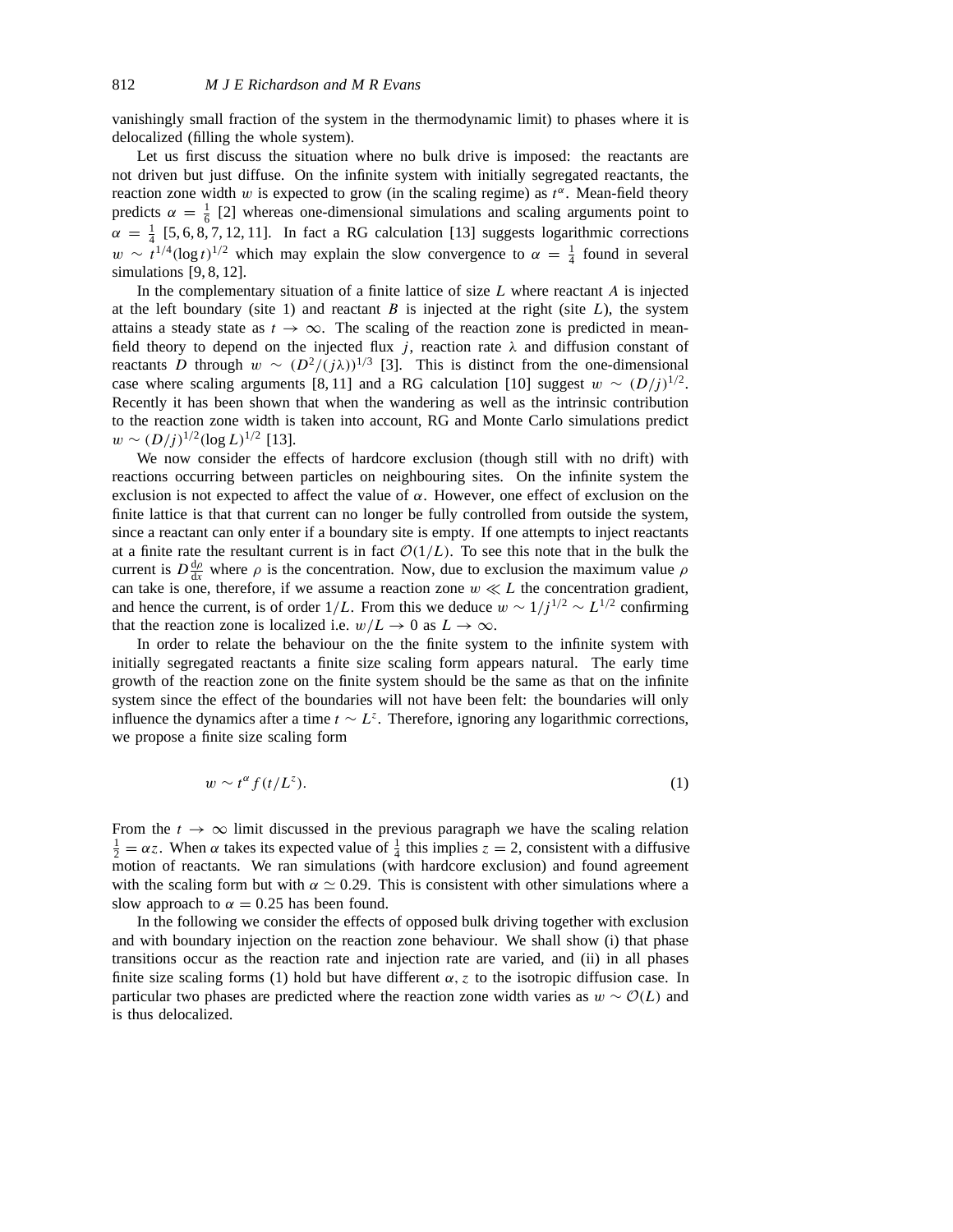# **2. Definition of the model**

The model consists of a one-dimensional lattice of *L* sites, each of which can be occupied by a single particle, either of type *A* or *B*, or unoccupied (which we denote by 0). Type *A* particles are injected at the left edge of the system and type *B* particles are injected at the right, both with rate *δ*. Once in the lattice, the *A*s always hop to the right and the *B*s always hop to the left. If an *A* particle and a *B* particle are ever on adjacent sites they react with rate  $\lambda$  and are both removed from the lattice. Since particles cannot occupy the same site, we see that once an *A B* pair are adjacent they simply wait a random time, exponentially distributed with mean  $\lambda^{-1}$ , before annihilating. An inert product of the reaction is then deposited on the sites previously occupied by the particles. However, this product plays no further role in the evolution of the system.

The dynamics can be written in terms of microscopic rules for a bond of two adjacent sites  $i, i + 1$  in the bulk of the system

$$
A_i 0_{i+1} \to 0_i A_{i+1} \qquad \text{and} \qquad 0_i B_{i+1} \to B_i 0_{i+1} \qquad \text{both with rate}
$$
  

$$
A_i B_{i+1} \to 0_i 0_{i+1} \qquad \text{with rate } \lambda
$$
 (2)

where these rules are valid for  $1 \leq i \leq (L-1)$ . At the boundaries we have injection of particles

$$
0_1 \rightarrow A_1
$$
 and  $0_L \rightarrow B_L$  both with rate  $\delta$ , at the LHS and RHS respectively. (3)

(If either an *A* or a *B* particle ever reaches the opposite end of the lattice it is removed with unit rate. This, seldom, occurs and has a negligible effect on the behaviour of the system.)

The rules thus specified allow one to simulate the model numerically by Monte Carlo techniques. We define  $a_i$  and  $b_i$  as the binary variables denoting occupation of site *i* by an *A* or *B* particle respectively (i.e. if site *i* has an *A* particle on it  $a_i = 1$  otherwise  $a_i = 0$ ). We also define  $\langle X(t) \rangle$  as the quantity X at time t starting from some fixed initial condition and averaged over the stochastic dynamics up to time *t*. In a Monte Carlo simulation this is conveniently performed by averaging over many systems, each one having been evolved from the same initial state at  $t = 0$ . Quantities of interest can now be considered such as the particle densities  $\langle a_i \rangle$ ,  $\langle b_i \rangle$ .

As the dynamics does not allow for particles to pass through each other, the system is segregated into two domains: a domain comprising *A*s and 0s and a domain comprising *B*s and 0s. The *reaction front* is defined as being at the instantaneous position of the interface of the two domains (strictly only defined when an *A* and *B* particle are on adjacent sites). Due to the fluctuating particle currents flowing into the interface, the reaction front will move stochastically through the lattice. The probability of finding the reaction front at bond  $i, i + 1$  at time *t* is  $\langle a_i(t)b_{i+1}(t) \rangle$  giving the rate of production of the inert product at site *i*,  $R_i(t)$ , as  $\lambda(\langle a_{i-1}(t)b_i(t) \rangle + \langle a_i(t)b_{i+1}(t) \rangle)$ . The distribution  $R(t)$  will be used to define the *reaction zone*, the region where reactions can occur with non-zero rate, which in turn characterizes the phase structure of the model.

# **3. The phase diagram**

The parameter space of the model is spanned by  $\delta$  (the injection rate) and  $\lambda$  (the reaction rate). Using Monte Carlo simulation with initial conditions of segregated reactants, we examined the density profiles  $\langle a_i \rangle$ ,  $\langle b_i \rangle$  over a time-scale less than the typical time for large fluctuations of the reaction front to occur (short time average) and in the  $t \to \infty$  limit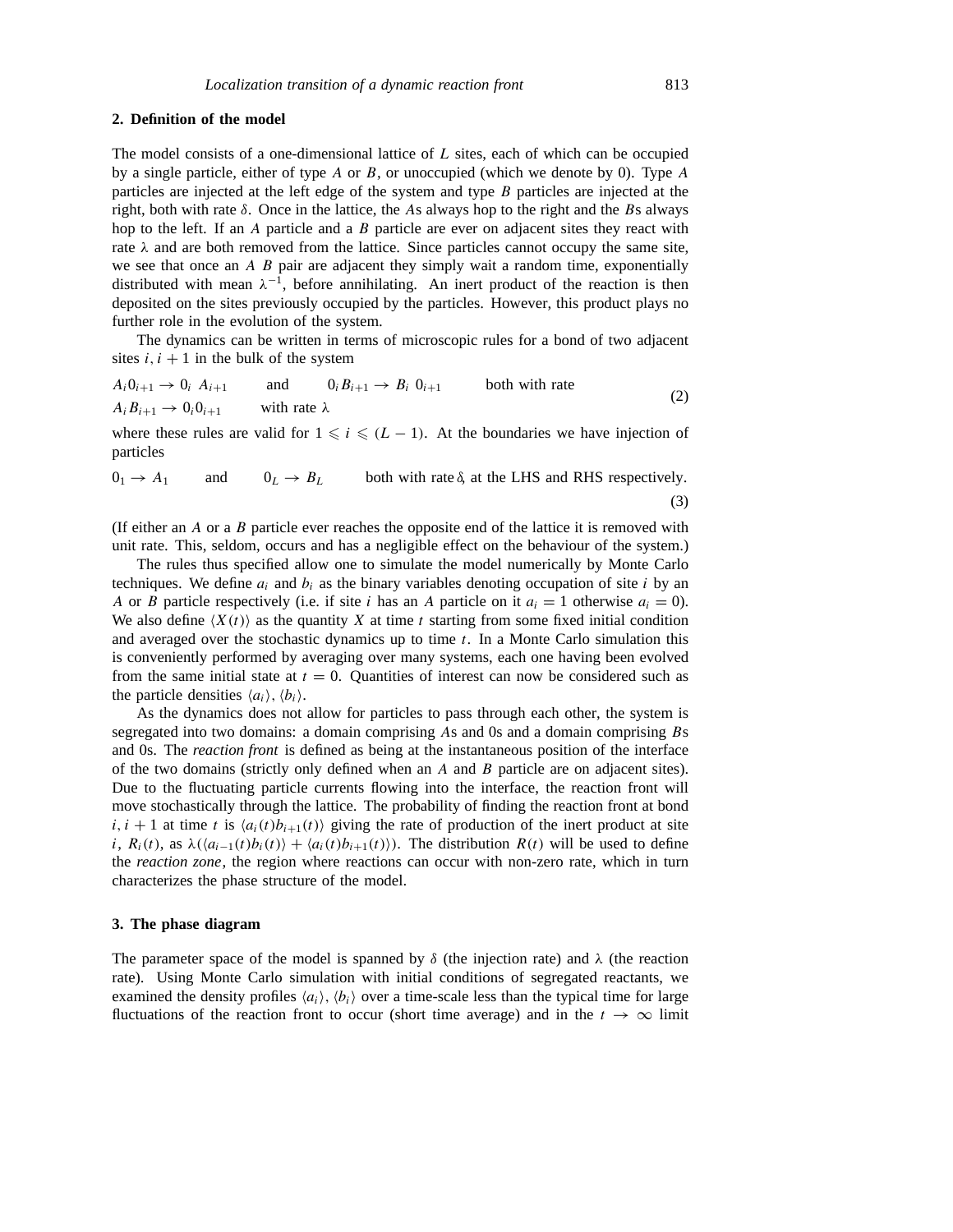

**Figure 1.** Short and long time averages for each phase from Monte Carlo simulation. The full squares plot the density of *A*; the empty squares plot the density of *B*; the line plots the distribution of inert product, normalized so that maximum value is  $\frac{1}{2}$ . Long time averages were carried out over  $10^8$  MCS. The short time averages were over 300 MCS for phase I and 500 MCS for phases II and III all averaged over 5000 systems. The values of (*δ, λ*) are Phase I (0.2, 9); Phase II (0.7, 0.3); Phase III (0.9, 10).

(long time average). The normalized distribution of the inert product (proportional to the production rate) was also measured. Considering  $0 \le \delta \le 1$  and  $0 \le \lambda < \infty$  we determined three distinct phases, existing in the following approximate regions (see figure 1).

*Phase I*.  $0 < \delta < 0.5$  and  $\delta < \lambda$ . The short-time average shows flat profiles of particle density  $\approx \delta$  away from the reaction zone. The long-time average shows linearly decaying profiles with a broad distribution of inert product. This implies the reaction front is likely to visit all sites of the system: the reaction front is delocalized and the reaction zone fills the system. (The structures near the boundaries are of finite lateral extent and are therefore unimportant in the large *L* limit.)

*Phase II*.  $0 < \lambda < 1$  and  $\lambda < \delta$ . Again, the short-time average shows flat particle profiles away from the reaction zone, though in this phase the density is a function of  $\lambda$ . As in phase I, the long-time average shows clear evidence for a delocalized reaction front and a reaction zone that fills the system.

*Phase III.*  $\delta > 0.5$  and  $\lambda > 1$ . The short and long time averages show power law decays of the density profiles away from the boundaries and reaction front (i.e. long range structure). The long-time average shows a peaked distribution of inert product near the centre of the system. The reaction front is localized and the width of the reaction zone is much less than the system size.

An approximate analytical form for the phase diagram can be easily derived from a knowledge of the totally asymmetric simple exclusion process (TASEP). The TASEP comprises a system of particles moving stochastically in a preferred direction with hardcore exclusion interactions on a lattice of *N* sites. In the case of open boundary conditions [16–18] the microscopic rules are:  $A_i 0_{i+1} \rightarrow 0_i A_{i+1}$  with rate 1 across all sites  $i, i + 1$ where  $i = 1 \rightarrow (N - 1)$  and at the boundaries there is injection of particles  $0<sub>1</sub> \rightarrow A<sub>1</sub>$  with rate  $\delta$  at the LHS and ejection of particles  $A_N \to 0_N$  with rate  $\beta$  at the RHS. The TASEP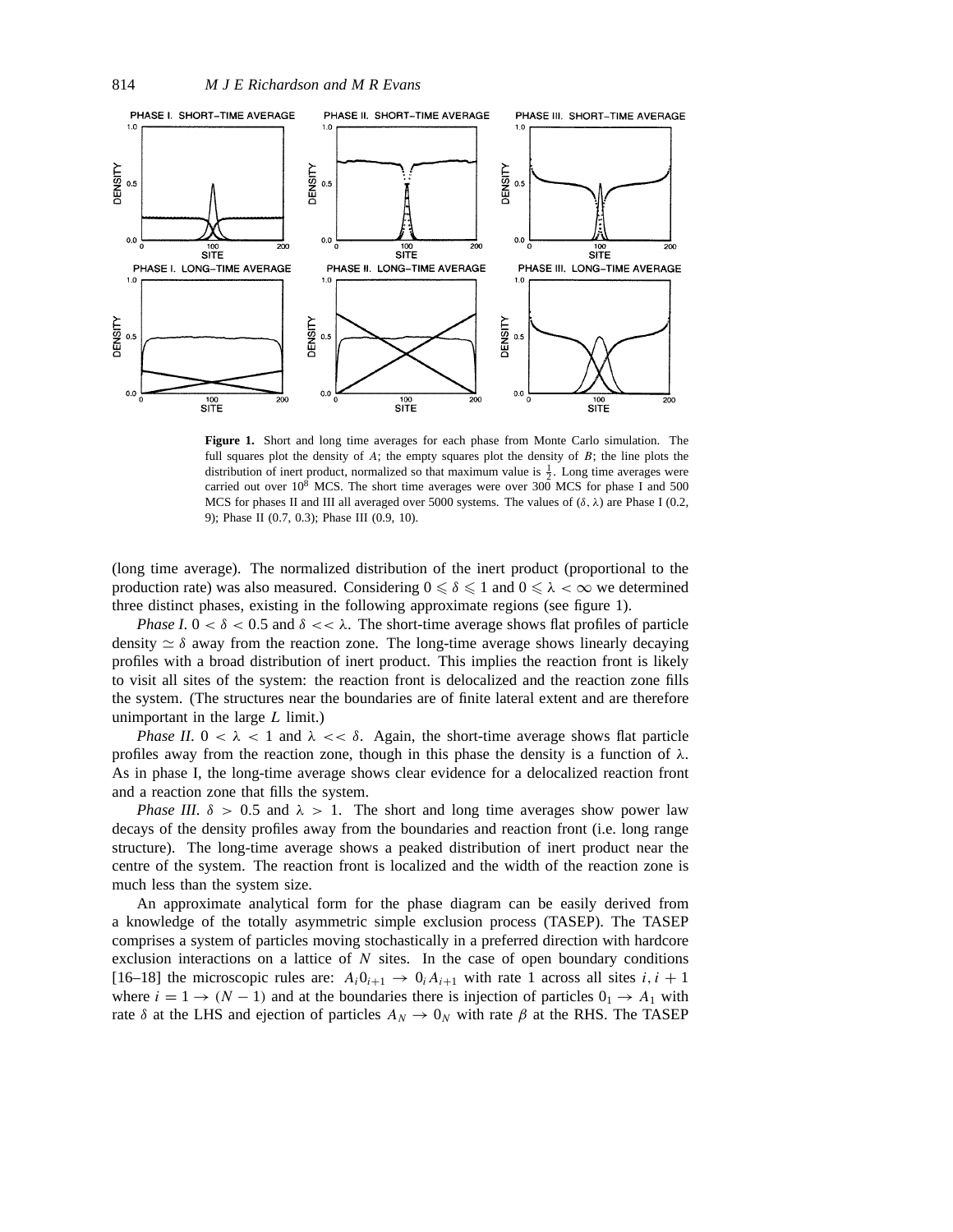has three phases: a low density phase (density  $\rho = \delta$ ) for  $\delta < 0.5$  and  $\beta > \delta$ , a high density phase ( $\rho = 1 - \beta$ ) for  $\beta < 0.5$  and  $\delta > \beta$  and a maximal current phase ( $\rho = 0.5$ ) for  $\delta$  > 0.5 and  $\beta$  > 0.5.

A simple approximation to the reaction diffusion model can be made by considering each domain of reactants as a TASEP (hopping to the right for the *A* particles and to the left for the *B* particles). The underlying assumption is a separation of time-scales i.e. that the domains equilibrate to TASEP profiles faster than the time taken for large fluctuations in the position of the reaction front to occur. Therefore, an effective ejection rate for the *A* particles can be defined as  $\beta_{\text{eff}} \simeq \lambda \rho_B$  where  $\rho_B$  is the density of *B* particles at the reaction front. As we are assuming the reaction front is stationary on the time-scale of the TASEP  $\rho_B \simeq \rho_A$ . In the TASEP  $\beta$  can be thought of as the density of a reservoir of holes just outside the RHS of the lattice, implying  $\beta_{\text{eff}} \simeq (1 - \rho_A)$ . Hence, a self-consistent relation can be written for  $\beta_{\text{eff}}$  in terms of  $\lambda$ :

$$
\lambda(1 - \beta_{\rm eff}) = \beta_{\rm eff}.\tag{4}
$$

With this relation the phases of the TASEP can be re-interpreted in terms of the reactiondiffusion system. Defining  $\rho$  as the (short-time average) density of reactants far away from the reaction front, we find the following phase boundaries and densities within this approximation:

*Phase I.* in the region 
$$
0 < \delta < 0.5
$$
 and  $\delta < \frac{\lambda}{1+\lambda}$   $\rho = \delta$ . *Phase II.* in the region  $0 < \lambda < 1$  and  $\frac{\lambda}{1+\lambda} < \delta$   $\rho = (1+\lambda)^{-1}$ . *Phase III.* in the region  $\delta > 0.5$  and  $\lambda > 1$   $\rho = \frac{1}{2}$ .

In phase I, the TASEP approximation for the density of reactants is in excellent agreement with simulation. However, in phase II  $\rho$  is slightly less than  $(1+\lambda)^{-1}$ , the TASEP prediction. It also appears from simulations, that the phase II/phase III phase boundary may be displaced from its predicted position (although the usual difficulties of locating a secondorder phase transition make it hard to be sure). These observations suggest that the above approximation for *β*eff might be improved: the approximation clearly neglects fluctuations in the position of the reaction front as well as correlations in time for the occurrence of reactions.

#### **4. Localization measurements**

A quantity of physical relevance—the total amount of inert product deposited onto a site up to time *t*,  $\mathcal{R}_i(t) = \int_0^t R_i(t') dt'$ , can be used to study the extent to which the reaction front is localized in each of the phases. Therefore, the time-dependent width of the distribution of deposited inert product, which we take to define the reaction zone, is given by:

$$
w^{2}(t) = \sum_{k=1}^{L} (k - k_{f})^{2} \mathcal{R}_{k}(t) / \sum_{k=1}^{L} \mathcal{R}_{k}(t) \quad \text{where } k_{f} = \sum_{k=1}^{L} k \mathcal{R}_{k}(t) / \sum_{k=1}^{L} \mathcal{R}_{k}(t). \tag{5}
$$

#### *4.1. Steady state width*

For the reaction front to be considered localized, the steady state width,  $w_{\infty} = \lim_{t \to \infty} w(t)$ , must scale as  $L^{\gamma}$  with  $\gamma$  < 1. By Monte Carlo simulation, the exponent  $\gamma$  was measured for various *L* for the three phases, see figure 1. The exponents measured were: phase I  $\gamma \simeq 1.01 \pm 0.02$ , phase II  $\gamma \simeq 1.04 \pm 0.05$  and phase III  $\gamma \simeq 0.75 \pm 0.01$ , suggestive of  $\gamma = 1, 1, \frac{3}{4}$  respectively. In phase I and II the distribution of the inert product remains constant in the limit  $L \to \infty$ . However, in phase III the fraction of the system containing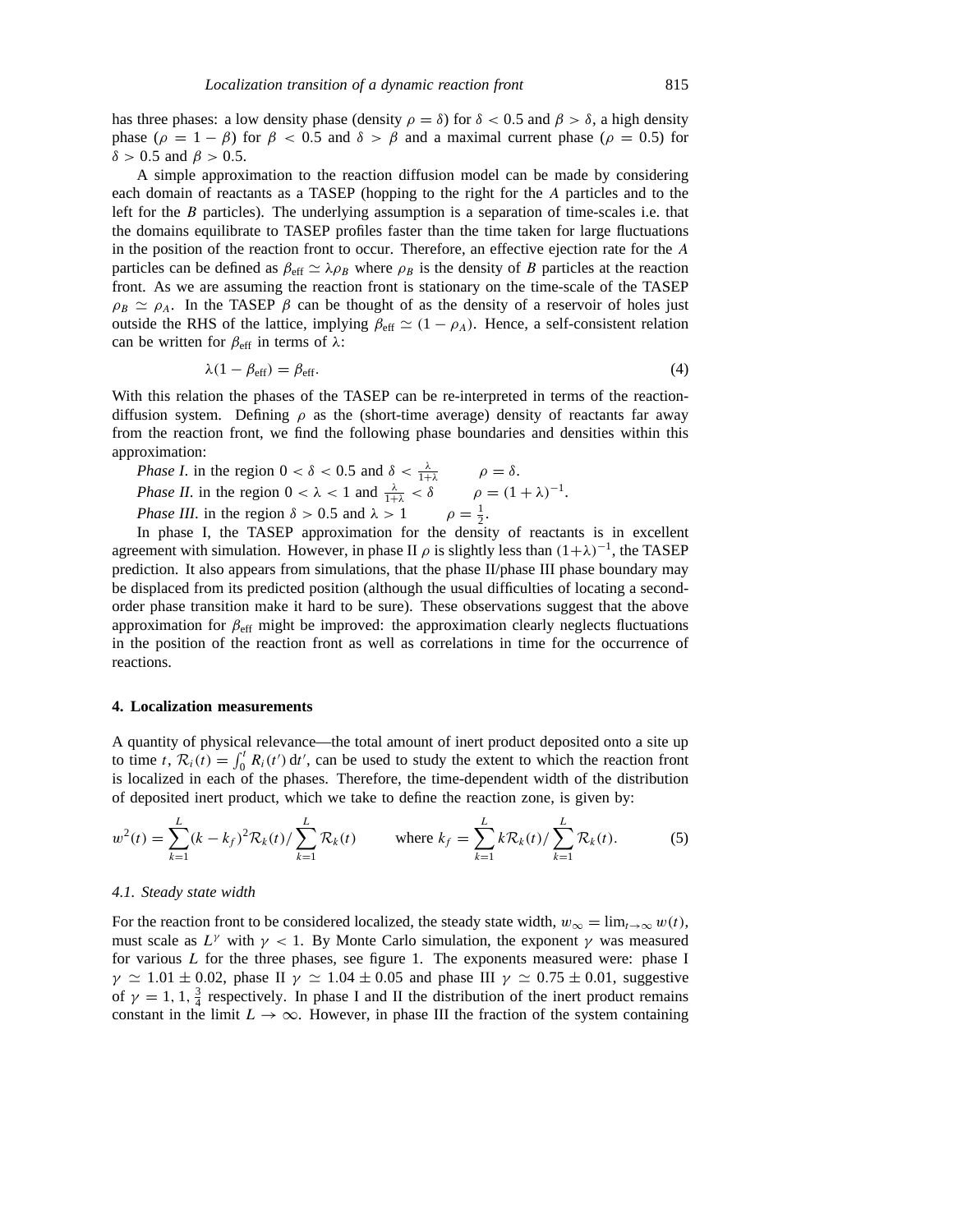

**Figure 2.** (*a*) Log–log plot of the relaxation time *τ* (see main text) versus system size *L*. The measured gradients predict  $\tau \sim L^z$  where  $z = 1.93 \pm 0.08$  in phase I;  $z = 2.02 \pm 0.05$  in phase II;  $z = 2.25 \pm 0.02$  in phase III. (*b*) Log-log plot of the reaction zone width *w* defined in (5) versus *L*. The measured gradients predict  $w \sim L^{\gamma}$  where  $\gamma = 1.01 \pm 0.02$  in phase I;  $\gamma = 1.04 \pm 0.05$  in phase II;  $\gamma = 0.75 \pm 0.01$  in phase III In both (*a*) and (*b*) the values of (*δ, λ*) are phase I *(*0*.*2*,*∞*)*; phase II *(*1*,* 0*.*2*)*; phase III *(*1*,*∞*)*.

the inert product vanishes as  $\sim L^{-1/4}$  i.e. the reaction front is localized in the middle of the system.

#### *4.2. Relaxation time*

In order to investigate the dynamical properties of the model we considered the time taken for the system to relax to steady state behaviour (expected to vary as  $\tau \sim L^z$ ). We measured the exponent *z* by evolving the system from an initial configuration with the reaction front at a boundary, i.e. the system full of *A* particles, and examining the *L* dependence of *τ* the time taken for the reaction front to reach the centre of the system, see figure 2. Monte Carlo simulations averaged over ~ 500 systems gave: phase I *z*  $\approx$  1.93 ± 0.08, phase II  $z \approx 2.02 \pm 0.05$  and phase III  $z \approx 2.25 \pm 0.02$ , suggestive of 2, 2,  $\frac{9}{4}$  respectively. In phases I and II simulations suggest that the reaction front behaves as an unbiased random walker: after waiting a time  $\sim L^2$  the reaction front will have explored the whole system. In the TASEP approximation this is expected from the flat profiles and the lack of long-range correlations in these phases. Indeed, in the limit  $\lambda \to 0$  (in phase II) the system will be devoid of zeros except when occasional reactions happen and it is easy to show that the dynamics of the front is exactly that of a random walk. In phase III the time taken for the the front to reach the centre of the system varies as  $\sim L^{9/4}$ , i.e. the motion is subdiffusive. However, when the time taken for the front to travel from the centre of the system to a boundary was measured it was found to increase exponentially with *L*. This implies that in phase III the reaction front is stable over short periods of time, but the net motion is biased towards the centre of the system.

# *4.3. Finite size scaling forms*

A commonly studied situation in reaction-diffusion systems is the evolution of the system from an initial configuration (at  $t = 0$ ) of segregated reactants. In this case, initially half the lattice  $(i = 1 \rightarrow L/2)$  contains *A* particles with density  $\frac{1}{2}$  and the other half of the lattice  $(i = L/2 \rightarrow L)$  contains *B* particles, also of density  $\frac{1}{2}$ . We expect the growth of  $w(t)$  from the initial condition  $w(0) = 0$  to follow a finite size scaling form (1). As  $w(\infty) = L^{\gamma}$  we have the scaling relation  $\gamma = z\alpha$  giving, in conjunction with our above results,  $\alpha = \frac{1}{2}$  for phases I and II and for the localized phase III  $\alpha = \frac{1}{3}$ . The function  $w(t)$  was measured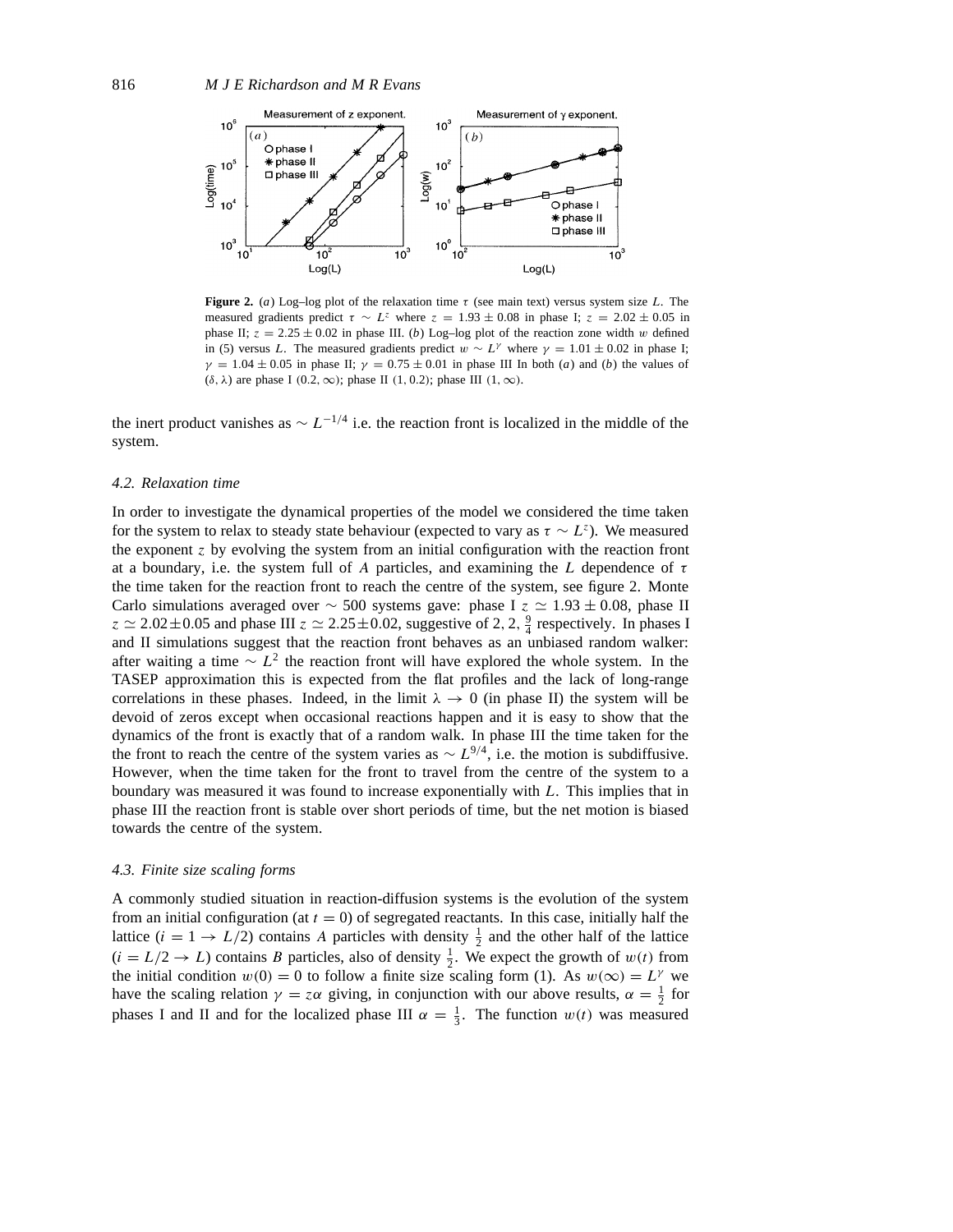

**Figure 3.** Finite size scaling collapses for various values of *L* between 200 and 1000. *w/L<sup>γ</sup>* versus  $t/L^z$  with (*a*)  $\gamma = \frac{3}{4}$ ,  $z = \frac{9}{4}$  (see equation 7) for phase III (*b*)  $\gamma = 1$ ,  $z = 2$  (see equation 6) for phase I (empty symbols) and phase II (full symbols).

for various *L* for phases I, II and III. The data collapse (figure 3) supports the following scaling forms where  $g_{I,II}, \tilde{g}_{I,II}, h, h$  are scaling functions:

For phases I and II 
$$
w(t) = t^{1/2} g_{I,II} \left( \frac{t}{L^2} \right)
$$
 or  $w(t) = L \tilde{g}_{I,II} \left( \frac{t}{L^2} \right)$ . (6)

For phase III 
$$
w(t) = t^{1/3} h\left(\frac{t}{L^{9/4}}\right)
$$
 or  $w(t) = L^{3/4} \tilde{h}\left(\frac{t}{L^{9/4}}\right)$ . (7)

For phases II and III we believe the data collapses are convincing evidence of the scaling form. However, for phase I larger simulations are really required to confirm the early time growth region ( $w \sim t^{1/2}$ ).

# **5. Discussion**

We have introduced a variant of the  $A + B \rightarrow \emptyset$  reaction-diffusion system which shows transitions between phases with delocalized and localized reaction zones as the injection rate *δ* and reaction rate *λ* are varied. By treating a single domain of a reactant as a TASEP, an approximate relationship (4) for an effective 'ejection rate',  $\beta_{\text{eff}}$ , can be found in terms of  $\lambda$ , allowing an approximate phase diagram to be derived. A particularly interesting transition is that from phase I (delocalized reaction zone) to phase III (localized reaction zone), which occurs (for  $\delta < \frac{1}{2}$ ) by simply increasing the reaction rate.

In each of the phases the exponents  $\{\alpha, z, \gamma\}$  (early time growth of the reaction zone *w* ∼ *t*<sup>α</sup>; relaxation time *t* ∼ *L<sup>z</sup>*; reaction zone saturation width *w* ∼ *L<sup>γ</sup>*) obey the finite size scaling relation  $\alpha z = \gamma$ . In each case,  $\{\frac{1}{2}, 2, 1\}$  for the delocalized phases and  $\{\frac{1}{3}, \frac{9}{4}, \frac{3}{4}\}$  for the localized phase, these exponents are distinct from those of the model discussed in the introduction where the reactants have no bias  $(\frac{1}{4}, 2, \frac{1}{2})$  suggesting a different universality class for the present model. We believe that the new exponents are related to the behaviour of current fluctuations in the TASEP [18] which in turn are related to KPZ exponents, although we could not find a clean argument.

It would be interesting to examine the robustness of the model to (i) relaxation of the bias to allow for a small backward hopping rate of reactants, and (ii) relaxation of the hardcore exclusion between the different species. If the TASEP approximation is valid the effect of relaxing the bias should preserve the phase structure of the model: partially asymmetric exclusion and asymmetric exclusion belong to the same universality class. However, the relaxation of hardcore exclusion between *A* and *B* reactants may strongly affect phase II where the reaction rate is low.